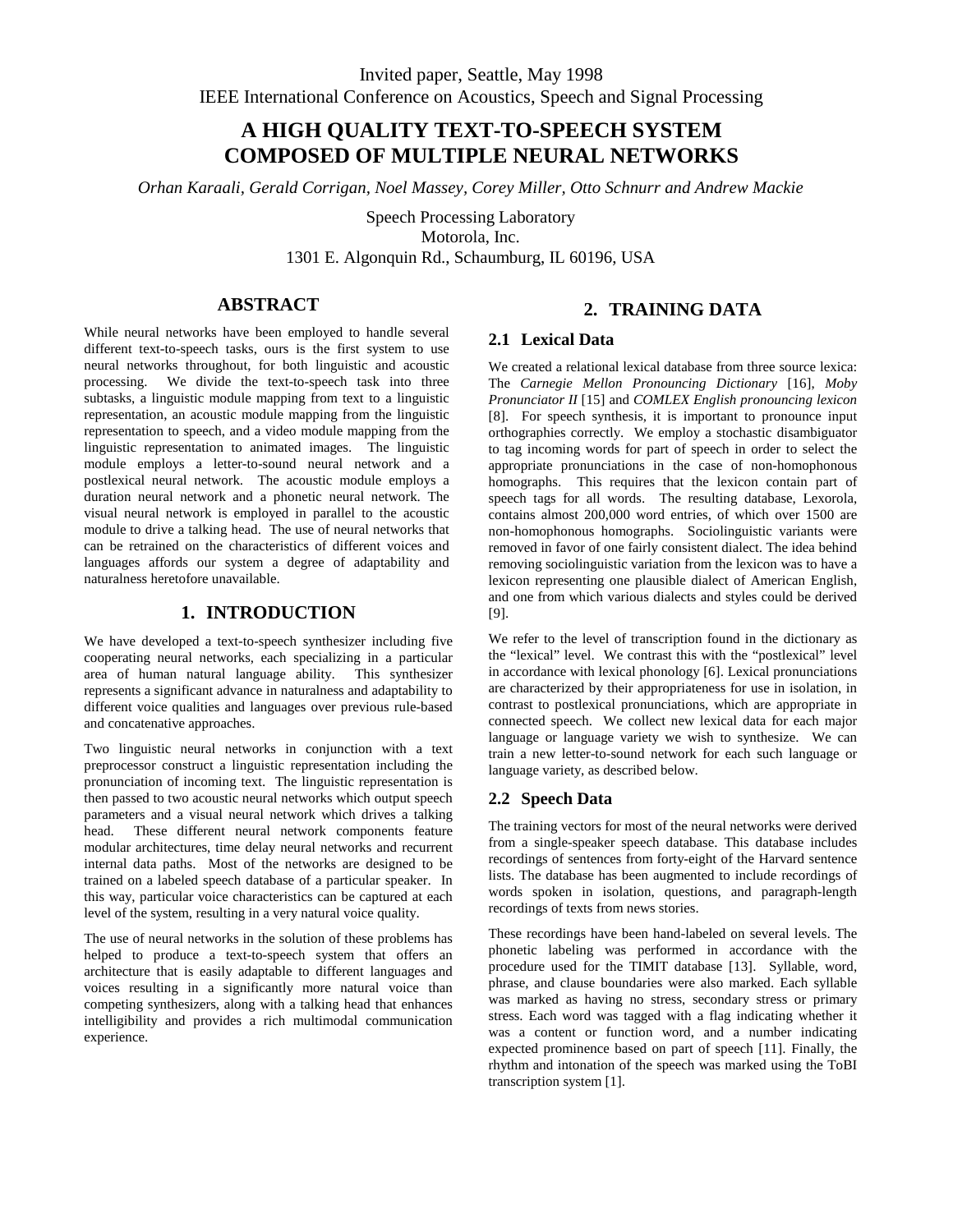

**Figure 1:** System Architecture

Information derived from this database was used to train the postlexical, duration, and phonetic neural networks described below. We record a new speech database for each voice to be synthesized by our system. We consequently retrain each of these neural networks for each new voice.

## **2.3 Video Data**

In addition to the acoustic and linguistic data required to train the text-to-speech system, motion data must also be collected in order to generate an animated image. This animated image is preferably an accurate representation or characterized representation of the person whose voice is being modeled. The underlying model used to generate the animated image is a wireframe model.

The role of the video data is to allow the system to learn how the nodes on the wireframe model move as the subject speaks. In addition to the speech motions, gestures such as smiles, winks, eyebrow movements, and head nods are also recorded. Reference points, which correspond to the scaled wireframe model nodes, are located on the subject's face and black dots are placed at these locations. The marking of reference points is not necessary for the system but the motion tracking software which is used to extract the subject's movements can be greatly simplified by using physical marks placed on the subject. During the audio recording of the subject's voice, two video cameras are used to video tape the subject's motions from the front and the side angles.

# **3. SYSTEM OVERVIEW**

As shown in Figure 1, the Motorola text-to-speech system consists of three principal modules: a linguistic module, an acoustic module and a visual module. The linguistic module is responsible for generating a linguistic representation from text. The acoustic module is responsible for generating speech from the linguistic representation. Finally, the visual module is

responsible for driving a talking head based on the linguistic representation.

# **3.1 Linguistic Module**

The linguistic module of the Motorola speech synthesizer is responsible for building a linguistic representation of usersupplied text to be spoken. To do this, we employ a text preprocessor that tokenizes textual input and looks up word pronunciations and tags in the lexical database. A stochastic disambiguator uses part of speech information to determine pronunciations in the case of non-homophonous homographs, such as *live* /lihv/ and *live* /layv/. At this point, syntactic and prosodic boundaries are also determined. Words that did not appear in the lexical database are submitted to a letter-to-sound neural network to determine their pronunciation. Finally, pronunciations from both the lexical database and the letter-tosound neural network are submitted to a postlexical neural network that modifies pronunciations in a manner appropriate for the context in which they appear.

#### *3.1.1 Letter-to-sound neural network*

Some words that are to be spoken will not be present in our lexicon, or any lexicon, no matter how large. These "out-ofdictionary" words may include some business, personal, and place names, neologisms and misspellings. Our approach is inspired by work using neural networks trained on dictionaries to determine pronunciations from orthography [12].

The first step in training the neural network to learn letter-phone correspondences is to align letters and phones in a meaningful way. In order to do this, we used a dynamic programming alignment algorithm [7]. While this algorithm is described for aligning sequences from the same alphabets, we needed to define a specialized cost function reflecting the likelihood that particular letters correspond with particular phones.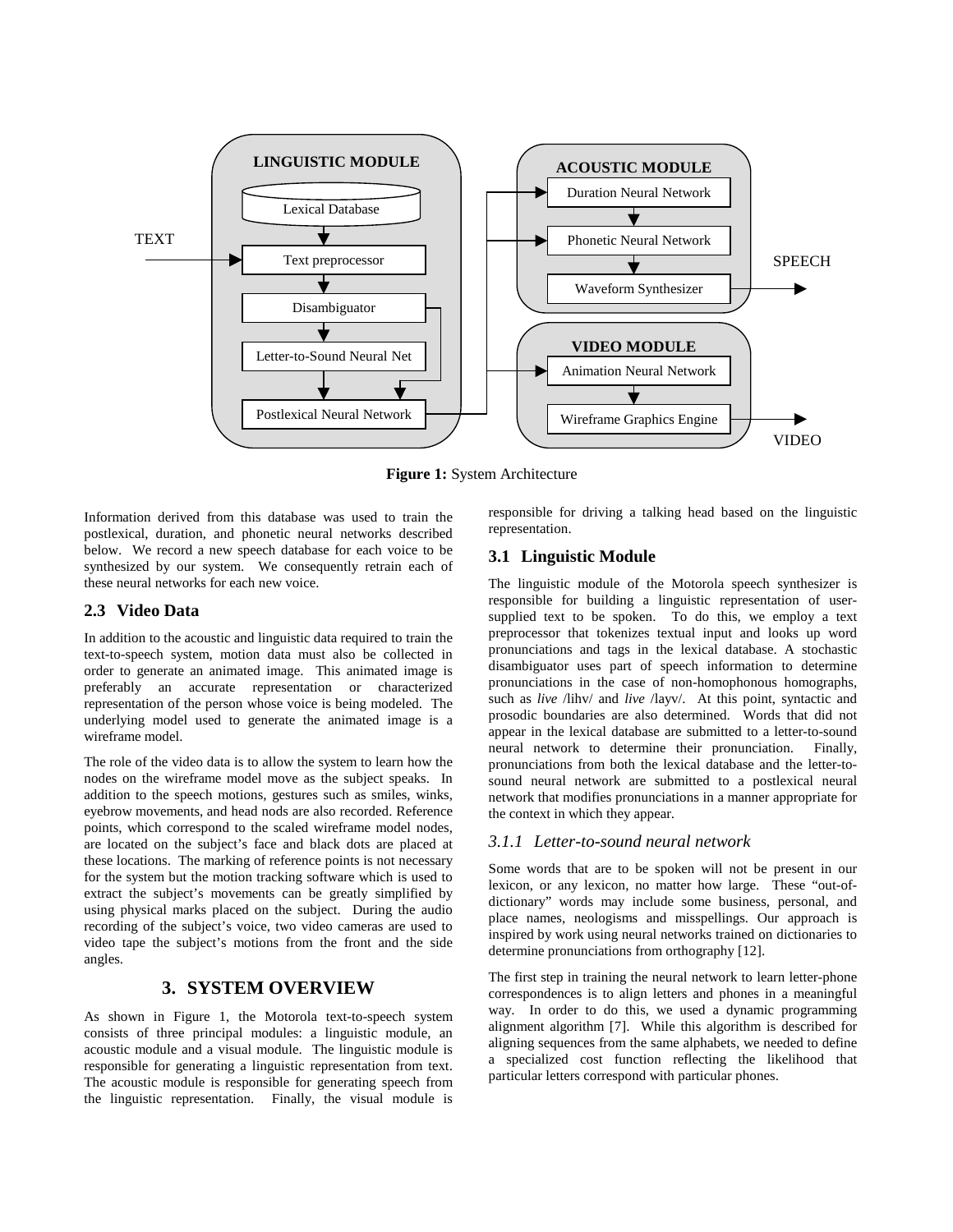In addition to providing the network with aligned pronunciations and orthographies for each word in the dictionary, we provided the network with feature information for both phones and letters. We defined features for a letter to be the union of the features of the phones that that letter might represent. So the features for the letter 'c' would be the union of the features for /s/ and /k/.

While we are currently achieving competitive results, we believe that improved performance will come from simplifying the phonological representations found in the dictionary, for example, by removing allophones. We are confident that such simplifications will not detract from the quality of our ultimate output, due to the postlexical module, to be described next.

At this point, a preliminary linguistic representation of the utterance has been built from the input text. The linguistic representation organizes the utterance into a hierarchical prosodic phonological structure, including phones, syllables and phonological words, as well as higher order constituents.

#### *3.1.2 Postlexical neural network*

The linguistic representation is then submitted to a postlexical module where lexical pronunciations derived from the lexicon are converted to postlexical pronunciations typical of the speaker whose voice is being modeled. It is important to generate pronunciations typical of those upon which the acoustic neural networks were trained, in order to assure the highest quality speech output. In addition, learning the postlexical phenomena of each speaker to be synthesized assures that the speech will be natural and resemble the original talker as much as possible.

The modifications that take place in the postlexical module at present involve segmental insertions, deletions and substitutions, such as flapping and *t,d* deletion. In addition, the postlexical module learns any dialect differences between the lexical database and the voice database being modeled.

We aligned the speech database with lexical pronunciations from the lexicon used in letter-to-sound training. This alignment used the same dynamic programming algorithm as described above in the context of the letter-to-sound neural network's letterphoneme alignment. A principal difference was in the substitution cost function employed. As described above, when sequences from different alphabets are to be aligned, it is important to explicitly define the cost of substituting particular members of those alphabets. In the case of the lexical-postlexical conversion, the alphabets are largely the same, but not identical. For example, phones like [q] and [dx] appear in the postlexical alphabet, but not in the lexical alphabet.

The neural network input coding employed a window of nine phones. The use of such a window allows for important contextual information to be accounted for by the net. For each phone, we provided feature information for both lexical and postlexical phones. In addition, for each phone, distance to word, phrase, clause, and sentence boundaries was included. In future work, we intend to make use of the prosodic hierarchy, provided by the database's ToBI annotation, in the neural network encoding.

In an unseen testing subset of the data, the lexical and postlexical phones were identical 70% of the time. That is, 30% of the time, there was a different postlexical phone from lexical phone. Testing of a neural network trained as described above on a segment of the database that was excluded from training resulted in 87% correct prediction of postlexical phones. This indicates that while substantial learning took place, there is still room for increased learning.

# **3.2 Acoustic Module**

Once the text has been converted to a linguistic representation, the system converts the linguistic representation to speech in three stages. First, the timing of the speech signal is established by associating a segment duration with each phone in the linguistic representation. An acoustic representation, consisting of input parameters for the synthesis portion of a vocoder, is generated for each ten-millisecond frame of speech. Finally, the synthesis portion of the vocoder is used to generate speech from these acoustic descriptions.

#### *3.2.1 Duration neural net*

The neural network used to generate segment durations has been described in detail in a previous paper [2]. This network is trained to produce output representing the duration. Both the log of the segment duration and the number of standard deviations the duration differs from the mean duration for the phone have been used as output values. The input to the neural network identifies the phone, the stress on the syllable containing the phone, the type of word containing the phone, and which of the marked boundaries fall on the start and end of the phone. This information is contained in a context window describing the phone and several surrounding phones. In addition, the network has input describing the position of the phone relative to the nucleus of the syllable and the position of the syllable relative to prosodic boundaries and pitch accents. Finally, there is a bit vector input to the network describing which of a variety of conditions are met by the phone. These conditions were derived from a rule-based system for computing durations. Training vectors for this network were derived from the labels for the speech database described above.

## *3.2.2 Phonetic neural net*

The phonetic neural network, which converts the linguistic representation and timing information, has also been described in previous papers [3][4][5]. The output of this neural network is the input to the synthesis section of the vocoder described in section 3.2.3. Training data is generated from the speech database using the analysis section of the vocoder. This is the most complicated neural network in the text-to-speech system, containing over 8000 inputs.

#### *3.2.3 Vocoder*

The phonetic neural network is not trained to generate speech directly. Instead, it is trained to produce a sequence of acoustic descriptions of ten-millisecond frames of speech. These are then synthesized using a vocoder. Since the neural network is not well suited to selecting entries from a codebook, a parametric vocoder was used. A mixed-mode vocoder, with excitation divided into a low-frequency voiced band and a high-frequency unvoiced band, was used. The parameters consist of the fundamental frequency, the power of the speech signal, the boundary frequency between